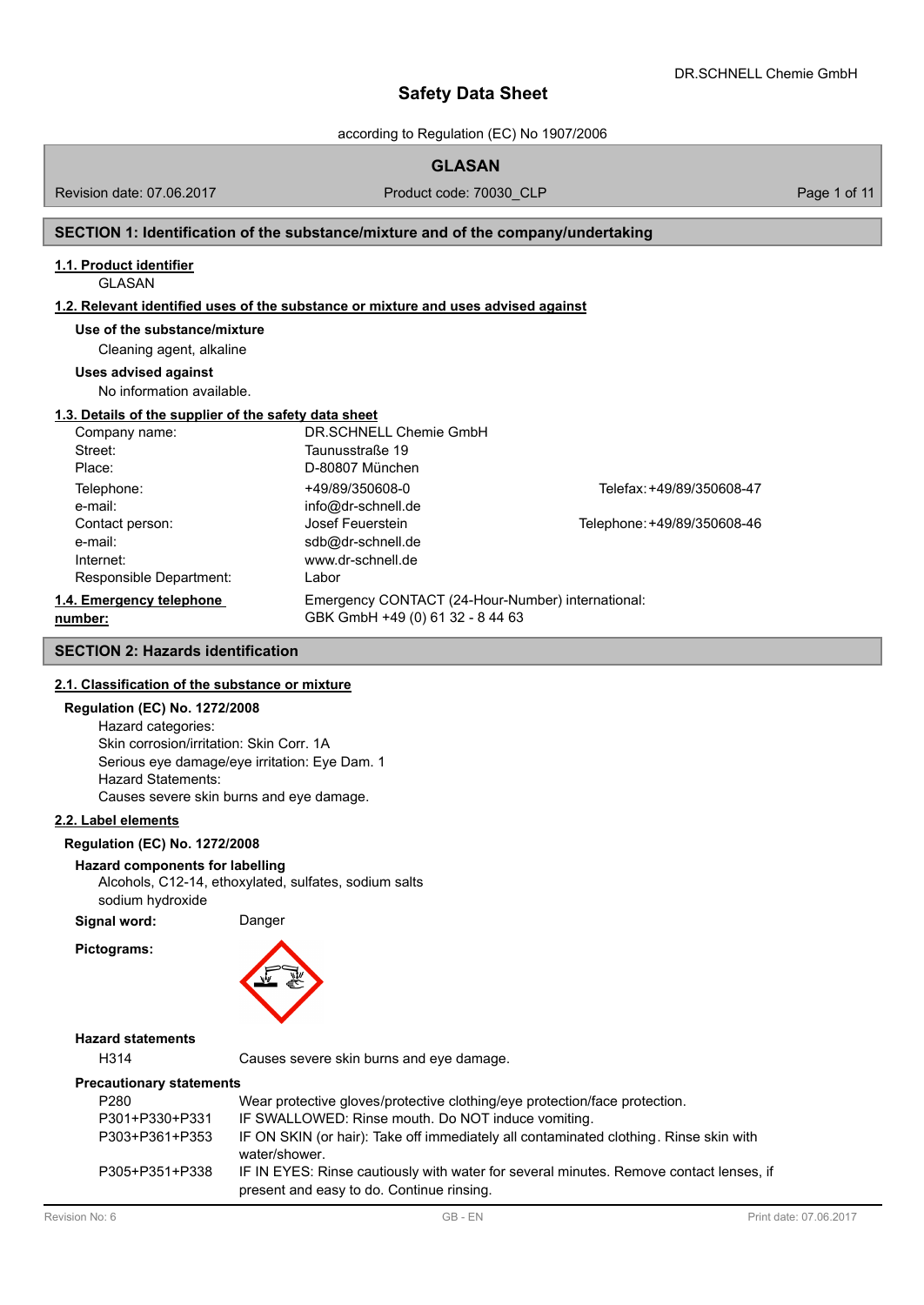Product code: 70030\_CLP Page 2 of 11

# **Safety Data Sheet**

# according to Regulation (EC) No 1907/2006

# **GLASAN**

Revision date: 07.06.2017

P310 Immediately call a POISON CENTER/doctor.

#### **2.3. Other hazards**

The components in this formulation do not meet the criteria for classification as PBT or vPvB. High pH value can damage water.

# **SECTION 3: Composition/information on ingredients**

### **3.2. Mixtures**

## **Hazardous components**

| CAS No     | Chemical name                                                   |              |                  |            |  |  |
|------------|-----------------------------------------------------------------|--------------|------------------|------------|--|--|
|            | EC No                                                           | Index No     | <b>REACH No</b>  |            |  |  |
|            | Classification according to Regulation (EC) No. 1272/2008 [CLP] |              |                  |            |  |  |
| 68891-38-3 | Alcohols, C12-14, ethoxylated, sulfates, sodium salts           |              |                  | $5 - 10\%$ |  |  |
|            | 500-234-8                                                       |              | 01-2119488639-16 |            |  |  |
|            | Skin Irrit. 2, Eye Dam. 1, Aquatic Chronic 3; H315 H318 H412    |              |                  |            |  |  |
| 67-63-0    | propan-2-ol                                                     |              |                  | $1 - 5\%$  |  |  |
|            | 200-661-7                                                       | 603-117-00-0 |                  |            |  |  |
|            | Flam. Liq. 2, Eye Irrit. 2, STOT SE 3; H225 H319 H336           |              |                  |            |  |  |
| 1310-73-2  | sodium hydroxide                                                |              |                  |            |  |  |
|            | 215-185-5                                                       | 011-002-00-6 | 01-2119457892-27 |            |  |  |
|            | Skin Corr. 1A: H314                                             |              |                  |            |  |  |

Full text of H and EUH statements: see section 16.

### **Further Information**

Regulation (EC) No. 648/2004 (Detergents regulation) 5 % - <15 % anionic surfactants <5% phosphonates perfumes, limonene

### **SECTION 4: First aid measures**

### **4.1. Description of first aid measures**

#### **After inhalation**

Move victim out of danger zone. Provide fresh air.

In all cases of doubt, or when symptoms persist, seek medical advice.

### **After contact with skin**

After contact with skin, take off immediately all contaminated clothing, and wash immediately with plenty of water. In case of skin irritation, seek medical treatment.

### **After contact with eyes**

Rinse immediately carefully and thoroughly with eye-bath or water. Remove contact lenses, if present and easy to do. Continue rinsing. Call a physician immediately. To be accompanied by MSDS. Protect uninjured eye. Consult an ophthalmologist.

### **After ingestion**

Rinse mouth immediately and drink plenty of water. Call a physician immediately.

# **4.2. Most important symptoms and effects, both acute and delayed**

If applicable, delayed symptoms and effects can be found in section 11. , i.e. under section 4.1 for absorption methods.

It can take hours before symptoms of poisoning show up following exposure.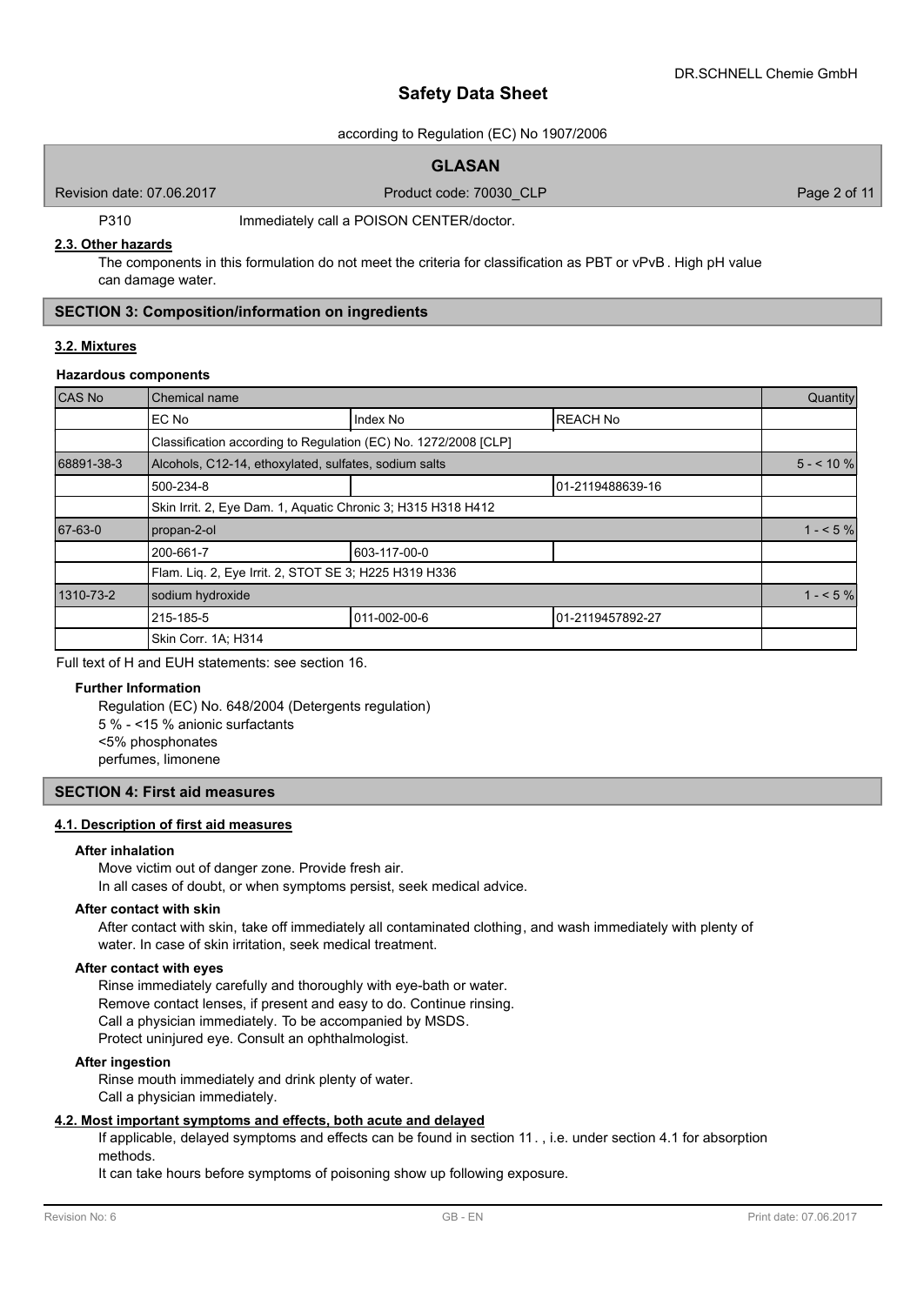according to Regulation (EC) No 1907/2006

# **GLASAN**

Revision date: 07.06.2017

Product code: 70030\_CLP Product code: 70030\_CLP

# **4.3. Indication of any immediate medical attention and special treatment needed**

No special measures are necessary.

# **SECTION 5: Firefighting measures**

# **5.1. Extinguishing media**

#### **Suitable extinguishing media**

Water spray. / alcohol resistant foam.

**Unsuitable extinguishing media**

High power water jet.

### **5.2. Special hazards arising from the substance or mixture**

Hazardous combustion products Oxides of carbon Sulfur oxides. Nitrogen oxides (NOx). Phosphorus oxides. Gas/vapours, toxic.

# **5.3. Advice for firefighters**

In case of fire and/or explosion do not breathe fumes. In case of fire: Wear self-contained breathing apparatus. Alkali-resistant protective clothing (EN 13034) If necessary Full protective suit.

#### **Additional information**

Collect contaminated fire extinguishing water separately. Do not allow entering drains or surface water. Dispose of waste according to applicable legislation.

### **SECTION 6: Accidental release measures**

# **6.1. Personal precautions, protective equipment and emergency procedures**

Provide adequate ventilation. Avoid contact with eyes and skin. Avoid breathing dust/fume/gas/mist/vapours/spray. If necessary Caution, slippery

#### **6.2. Environmental precautions**

Prevent spread over a wide area (e.g. by containment or oil barriers). Stop leak if safe to do so. Prevent surface and ground-water infiltration, as well as ground penetration.

# **6.3. Methods and material for containment and cleaning up**

Absorb with liquid-binding material (e.g. sand, diatomaceous earth, acid- or universal binding agents). Treat the recovered material as prescribed in the section on waste disposal . Can be diluted with water Flush residue with plenty of water.

## **6.4. Reference to other sections**

For personal protective equipment see Section 8 and for disposal instructions see Section 13.

# **SECTION 7: Handling and storage**

### **7.1. Precautions for safe handling**

#### **Advice on safe handling**

In addition to the information contained in this section, relevant information can also be found in sections 8 and 6.1.

# **Further information on handling**

Provide adequate ventilation.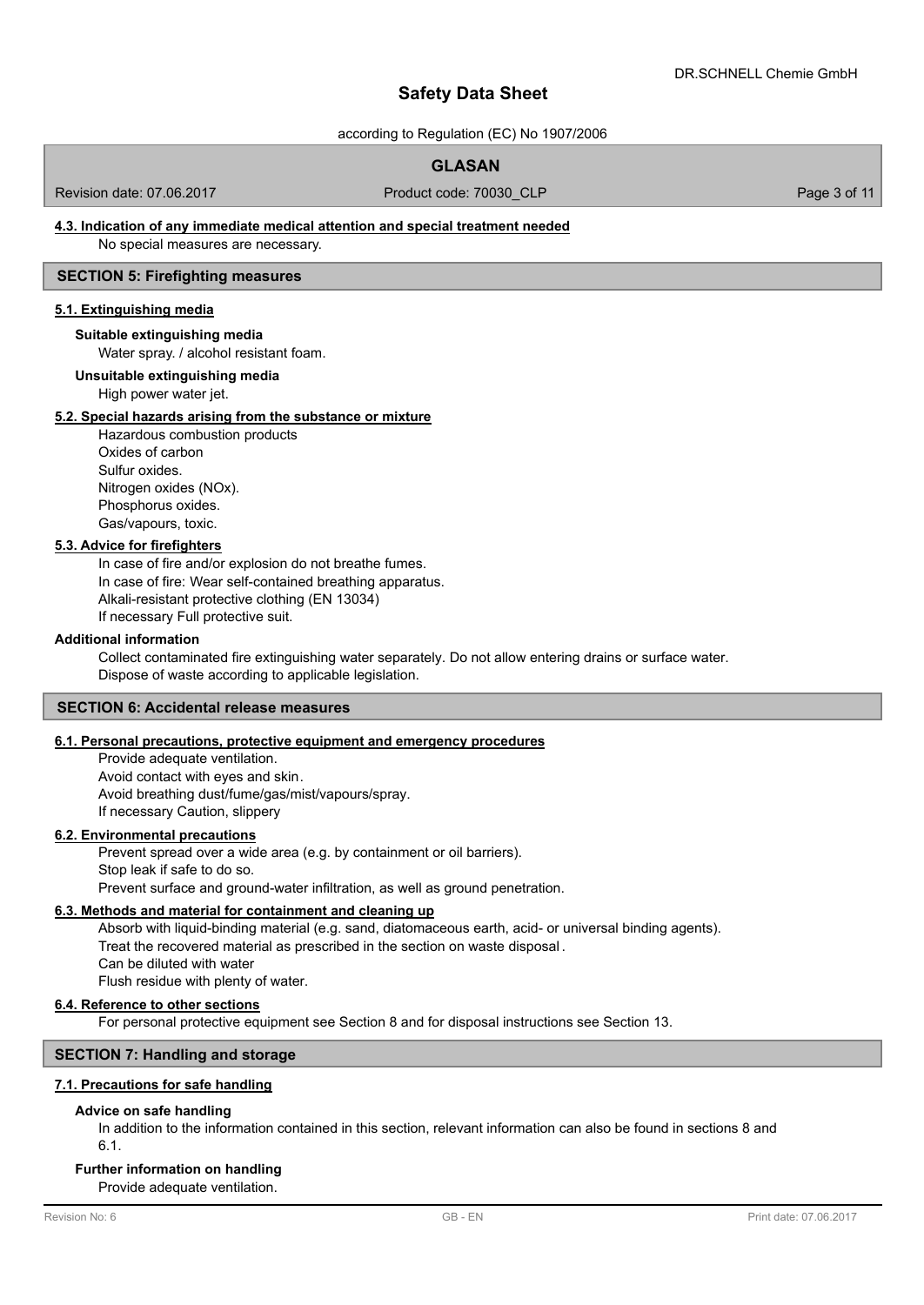according to Regulation (EC) No 1907/2006

# **GLASAN**

Revision date: 07.06.2017

Product code: 70030\_CLP Page 4 of 11

Avoid contact with eyes and skin. When using do not eat, drink or smoke. Observe instructions for use. Notice the directions for use on the label. Working methods should be applied according to operating instructions . General hygiene measures for the handling of chemicals are applicable. Wash hands before breaks and after work. Keep away from food, drink and animal feedingstuffs. Contaminated work clothing should not be allowed out of the workplace.

# **7.2. Conditions for safe storage, including any incompatibilities**

#### **Requirements for storage rooms and vessels**

Store in a place accessible by authorized persons only. Store product closed and only in original packing. Do not use materials not resistant to alkali. storage temperature: at room temperature

#### **7.3. Specific end use(s)**

No information available.

# **SECTION 8: Exposure controls/personal protection**

### **8.1. Control parameters**

#### **Exposure limits (EH40)**

| CAS No    | Substance        | ppm  | mg/m <sup>3</sup> | fibres/mll | Category      | Origin     |
|-----------|------------------|------|-------------------|------------|---------------|------------|
| 67-63-0   | Propan-2-ol      | 400  | 999               |            | TWA (8 h)     | <b>WEL</b> |
|           |                  | 500l | <b>1250</b>       |            | STEL (15 min) | WEL        |
| 1310-73-2 | Sodium hydroxide |      |                   |            | TWA (8 h)     | <b>WEL</b> |
|           |                  |      |                   |            | STEL (15 min) | <b>WEL</b> |

#### **8.2. Exposure controls**

### **Appropriate engineering controls**

Provide adequate ventilation.

This can be achieved by local exhaust ventilation or general ventilation.

When exceeding the occupational exposure limit (OEL):

Use appropriate respiratory protection.

Applies only if maximum permissible exposure values are listed here.

#### **Protective and hygiene measures**

General hygiene measures for the handling of chemicals are applicable. Wash hands before breaks and after work. Keep away from food, drink and animal feedingstuffs. Contaminated work clothing should not be allowed out of the workplace.

#### **Eye/face protection**

Tightly sealed safety glasses. (EN 166) If necessary Wear face protection. (EN 166)

#### **Hand protection**

Protective gloves made of natural latex (EN 374), Permeation time (penetration time) in minutes: 480 Protective gloves of nitrile (EN 374), Permeation time (penetration time) in minutes: 480 Recommendation: Manufacturer: KCL GmbH, D-36124 Eichenzell, E-mail: vertrieb@kcl.de Specification No.: 706 Lapren, 730 Camatril Velours Hand lotion are recommended.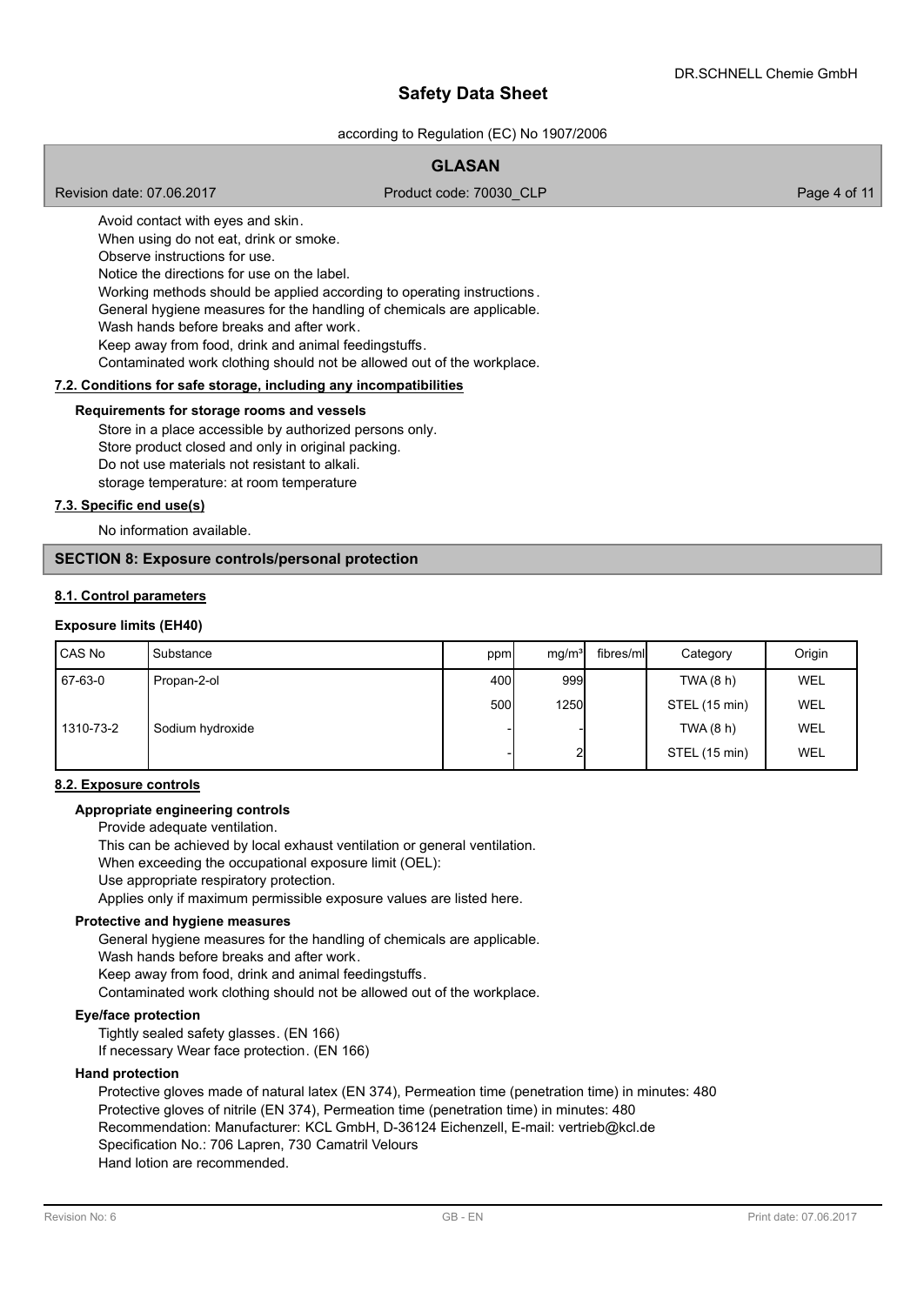according to Regulation (EC) No 1907/2006

# **GLASAN**

Revision date: 07.06.2017

Product code: 70030\_CLP Page 5 of 11

No tests have been carried out.

For special purposes, it is recommended to check the resistance to chemicals of the protective gloves mentioned above together with the supplier of these gloves.

## **Skin protection**

Alkali-resistant protective clothing (EN 13034)

# **Respiratory protection**

When exceeding the occupational exposure limit (OEL): Filter A (EN 14387), brown Observe the wear time limits according GefStoffV in combination with the rules for using respiratory protection apparatus (BGR 190).

### **Environmental exposure controls**

No information available.

# **SECTION 9: Physical and chemical properties**

# **9.1. Information on basic physical and chemical properties**

| Physical state:<br>Colour:<br>Odour:                          | liquid<br>yellow<br>characteristic |                    |
|---------------------------------------------------------------|------------------------------------|--------------------|
|                                                               |                                    | <b>Test method</b> |
| pH-Value:                                                     | 13,6                               |                    |
| Changes in the physical state                                 |                                    |                    |
| Melting point:                                                | not determined                     |                    |
| Initial boiling point and boiling range:                      | 95 °C                              |                    |
| Flash point:                                                  | 42 °C                              |                    |
| Sustaining combustion:                                        | Not sustaining combustion          |                    |
| <b>Flammability</b>                                           |                                    |                    |
| Solid:                                                        | not determined                     |                    |
| Gas:                                                          | not determined                     |                    |
| <b>Explosive properties</b><br>The product is not: Explosive. |                                    |                    |
| Lower explosion limits:                                       | not determined                     |                    |
| Upper explosion limits:                                       | not determined                     |                    |
| Ignition temperature:                                         | not determined                     |                    |
| <b>Auto-ignition temperature</b><br>Solid:                    | not determined                     |                    |
| Gas:                                                          | not determined                     |                    |
| <b>Oxidizing properties</b><br>not determined                 |                                    |                    |
| Vapour pressure:                                              | not determined                     |                    |
| Vapour pressure:                                              | not determined                     |                    |
| Density:                                                      | 1,028 g/cm <sup>3</sup>            |                    |
| Bulk density:                                                 | not applicable<br>miscible.        |                    |
| Water solubility:                                             |                                    |                    |
| Solubility in other solvents<br>not determined                |                                    |                    |
| Partition coefficient:                                        | not determined                     |                    |
| Viscosity / dynamic:                                          | not determined                     |                    |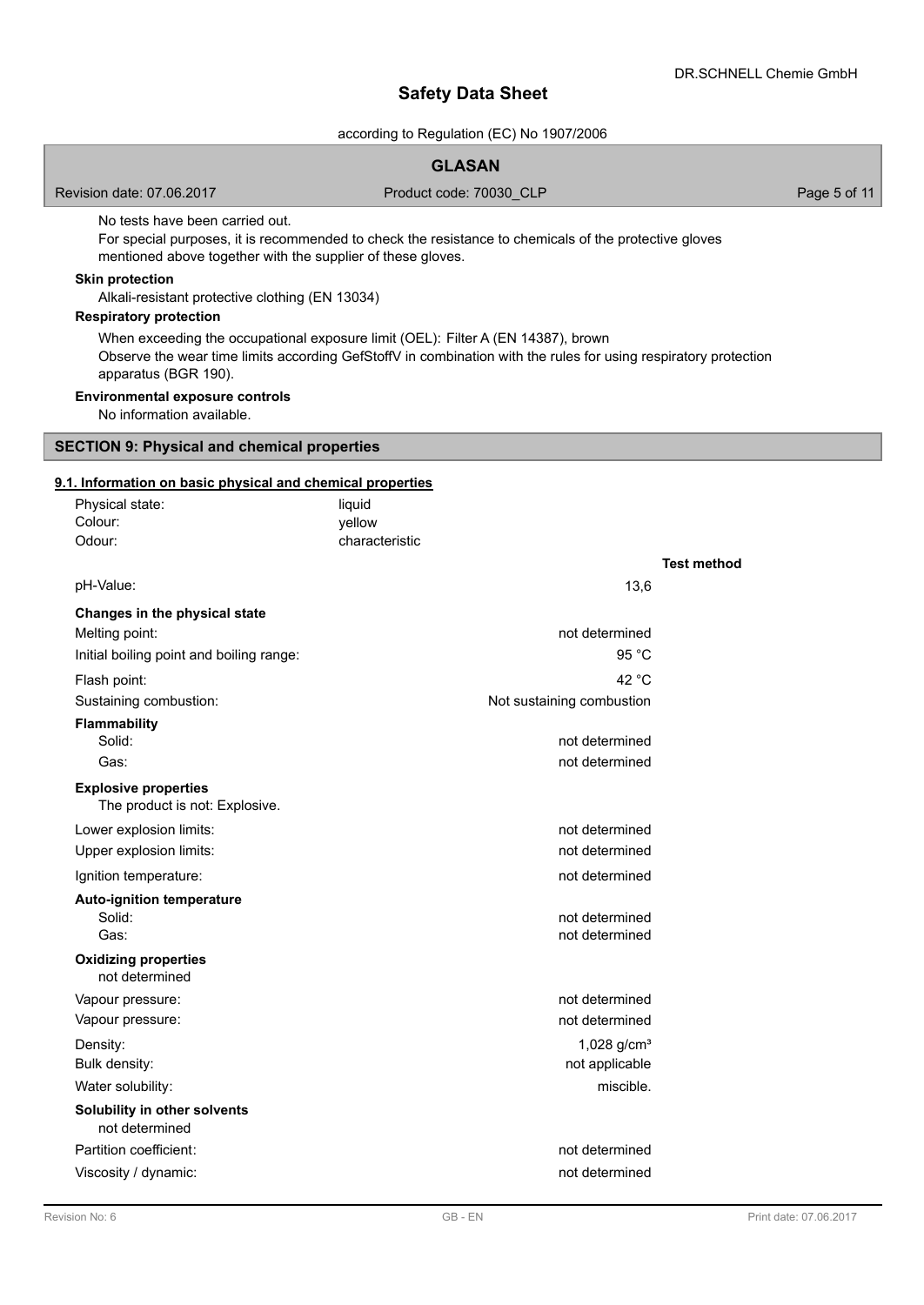according to Regulation (EC) No 1907/2006

| <b>GLASAN</b>                                                                                      |                         |              |  |  |  |
|----------------------------------------------------------------------------------------------------|-------------------------|--------------|--|--|--|
| Revision date: 07.06.2017                                                                          | Product code: 70030 CLP | Page 6 of 11 |  |  |  |
| Viscosity / kinematic:                                                                             | not determined          |              |  |  |  |
| Vapour density:                                                                                    | not determined          |              |  |  |  |
| Solvent content:                                                                                   | not determined          |              |  |  |  |
| 9.2. Other information                                                                             |                         |              |  |  |  |
| Mixability: not determined<br>Fat solubility (g/l): not determined<br>Conductivity: not determined |                         |              |  |  |  |

## **SECTION 10: Stability and reactivity**

Surface tension: not determined

## **10.1. Reactivity**

The product has not been tested.

# **10.2. Chemical stability**

Stable with proper storage and handling.

# **10.3. Possibility of hazardous reactions**

Contact with strong acids leads to strong reaction and heat production

# **10.4. Conditions to avoid**

See also section 7. No information available.

#### **10.5. Incompatible materials**

Avoid contact with strong acids. Possibly extensive generation of hydrogen on contact with amphoteric metals (e.g. aluminium, lead, zinc) (explosive hazard!). Avoid contact with materials that are not alkali resistant.

## **10.6. Hazardous decomposition products**

See also section 5.2.

No decomposition when used as directed.

### **SECTION 11: Toxicological information**

# **11.1. Information on toxicological effects**

#### **Toxicocinetics, metabolism and distribution**

Possibly more information on health effects, see Section 2.1 (classification). Die Einstufung wurde nach dem Berechnungsverfahren der Zubereitungsrichtlinie (1999/45/EG) vorgenommen.

# **Acute toxicity**

Based on available data, the classification criteria are not met.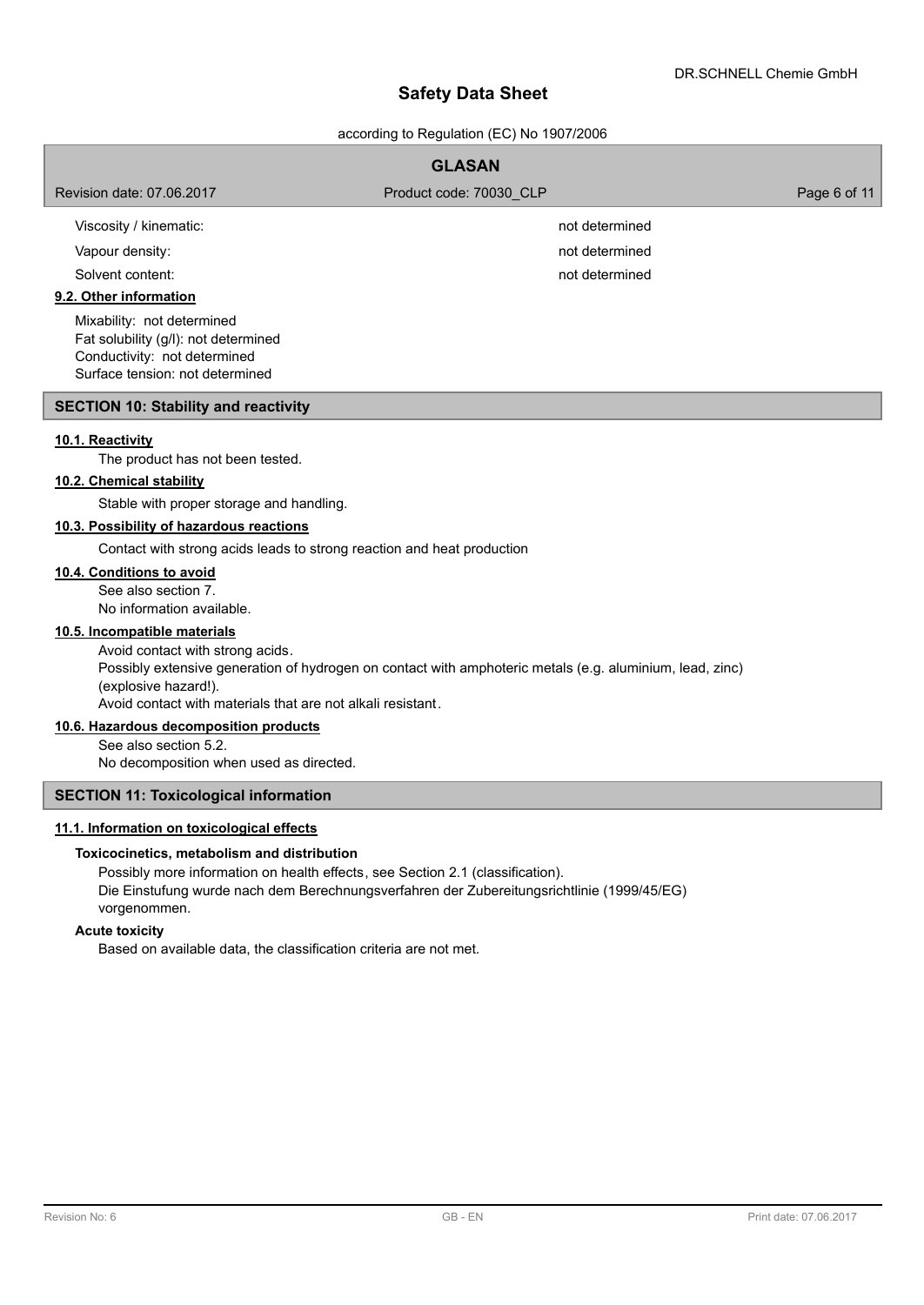### according to Regulation (EC) No 1907/2006

# **GLASAN**

Revision date: 07.06.2017

Product code: 70030\_CLP Page 7 of 11

| CAS No     | Chemical name                                         |               |         |         |        |        |  |
|------------|-------------------------------------------------------|---------------|---------|---------|--------|--------|--|
|            | Exposure route                                        | Dose          |         | Species | Source | Method |  |
| 68891-38-3 | Alcohols, C12-14, ethoxylated, sulfates, sodium salts |               |         |         |        |        |  |
|            | oral                                                  | LD50<br>mg/kg | >2000   | Rat     |        |        |  |
|            | dermal                                                | LD50<br>mg/kg | >2000   | Rat     |        |        |  |
| 67-63-0    | propan-2-ol                                           |               |         |         |        |        |  |
|            | oral                                                  | LD50<br>mg/kg | 5280    | Rat     |        |        |  |
|            | dermal                                                | LD50<br>mg/kg | 12800   | Rabbit  |        |        |  |
|            | inhalative (4 h) vapour                               | LC50          | 30 mg/l | Rat     |        |        |  |
| 1310-73-2  | sodium hydroxide                                      |               |         |         |        |        |  |
|            | oral                                                  | LD50<br>mg/kg | 2000    | Rat     |        |        |  |

## **Irritation and corrosivity**

Causes severe skin burns and eye damage.

#### **Sensitising effects**

Based on available data, the classification criteria are not met.

### **Carcinogenic/mutagenic/toxic effects for reproduction**

Based on available data, the classification criteria are not met.

### **STOT-single exposure**

Based on available data, the classification criteria are not met.

### **STOT-repeated exposure**

Based on available data, the classification criteria are not met.

### **Aspiration hazard**

Based on available data, the classification criteria are not met.

# **SECTION 12: Ecological information**

# **12.1. Toxicity**

See section 2.1 (rating) for potentially additional information concerning environmental effects.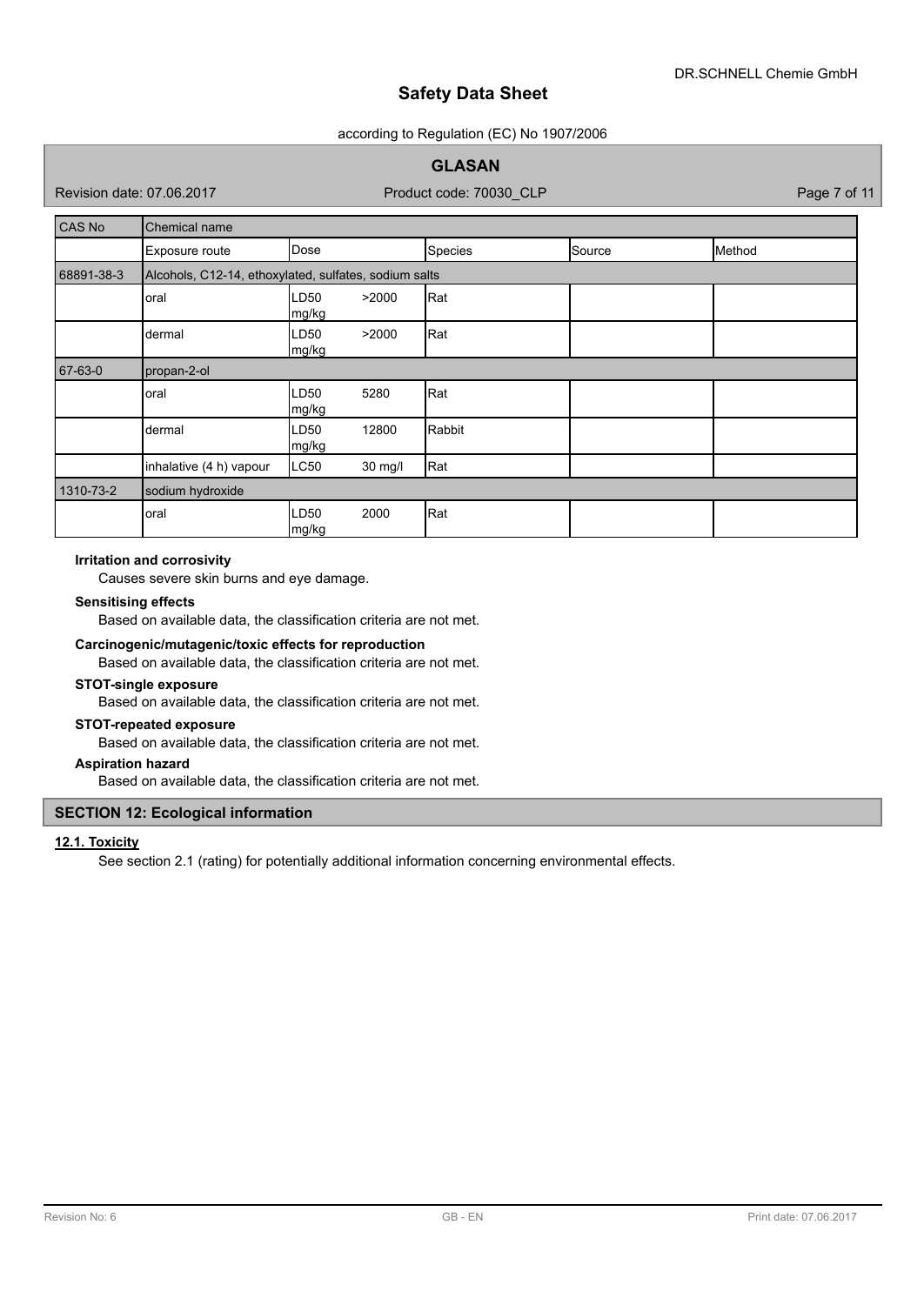#### according to Regulation (EC) No 1907/2006

# **GLASAN**

Revision date: 07.06.2017

Product code: 70030\_CLP Page 8 of 11

| CAS No     | Chemical name                                         |                     |          |  |                                        |        |        |
|------------|-------------------------------------------------------|---------------------|----------|--|----------------------------------------|--------|--------|
|            | Aquatic toxicity                                      | Dose                |          |  | $[h]   [d]$ Species                    | Source | Method |
| 68891-38-3 | Alcohols, C12-14, ethoxylated, sulfates, sodium salts |                     |          |  |                                        |        |        |
|            | Acute fish toxicity                                   | <b>LC50</b><br>mg/l | $> 1-10$ |  | 96 h Brachydanio rerio<br>(zebra-fish) |        |        |
|            | Acute algae toxicity                                  | ErC50<br>100 mg/l   | $>10 -$  |  | 72 hlScenedesmus<br>subspicatus        |        |        |
|            | Acute crustacea toxicity                              | <b>EC50</b><br>mg/l | $> 1-10$ |  | 48 h Daphnia magna                     |        |        |
| 67-63-0    | propan-2-ol                                           |                     |          |  |                                        |        |        |
|            | Acute fish toxicity                                   | <b>LC50</b><br>mg/l | 9640     |  | 96 h Pimephales promelas               |        |        |
|            | Acute algae toxicity                                  | ErC50<br>mg/l       | >1000    |  | 72 hlScenedesmus<br>subspicatus        |        |        |
|            | Acute crustacea toxicity                              | <b>EC50</b><br>mg/l | 13299    |  | 48 h Daphnia magna                     |        |        |
| 1310-73-2  | sodium hydroxide                                      |                     |          |  |                                        |        |        |
|            | Acute fish toxicity                                   | LC50<br>mg/l        | 45,4     |  | 96 hOnchorhynchus<br>mykiss            |        |        |
|            | Acute crustacea toxicity                              | <b>EC50</b><br>mg/l | >100     |  | 48 h Daphnia magna                     |        |        |

# **12.2. Persistence and degradability**

The surfactant contained in this mixture complies with the biodegradability criteria as laid down in Regulation (EC) No. 648/2004 on detergents. Data to support this assertion are held at the disposal of the competent authorities of the Member States and will be made available to them, at their direct request or at the request of a detergent manufacturer.

| <b>CAS No</b> | Chemical name                                                 |              |  |                 |  |
|---------------|---------------------------------------------------------------|--------------|--|-----------------|--|
|               | <b>I</b> Method                                               | <b>Value</b> |  | <b>I</b> Source |  |
|               | Evaluation                                                    |              |  |                 |  |
| 68891-38-3    | Alcohols, C12-14, ethoxylated, sulfates, sodium salts         |              |  |                 |  |
|               | 28<br>OECD TG 301 A<br>> 70                                   |              |  |                 |  |
|               | Easily biodegradable (concerning to the criteria of the OECD) |              |  |                 |  |

### **12.3. Bioaccumulative potential**

No data available

# **12.4. Mobility in soil**

No data available

# **12.5. Results of PBT and vPvB assessment**

No data available

# **12.6. Other adverse effects**

No data available

# **SECTION 13: Disposal considerations**

# **13.1. Waste treatment methods**

### **Advice on disposal**

Dispose of waste according to applicable legislation. For example: designated incinerator E.g. dispose at suitable refuse site. Neutralisation possible by an expert.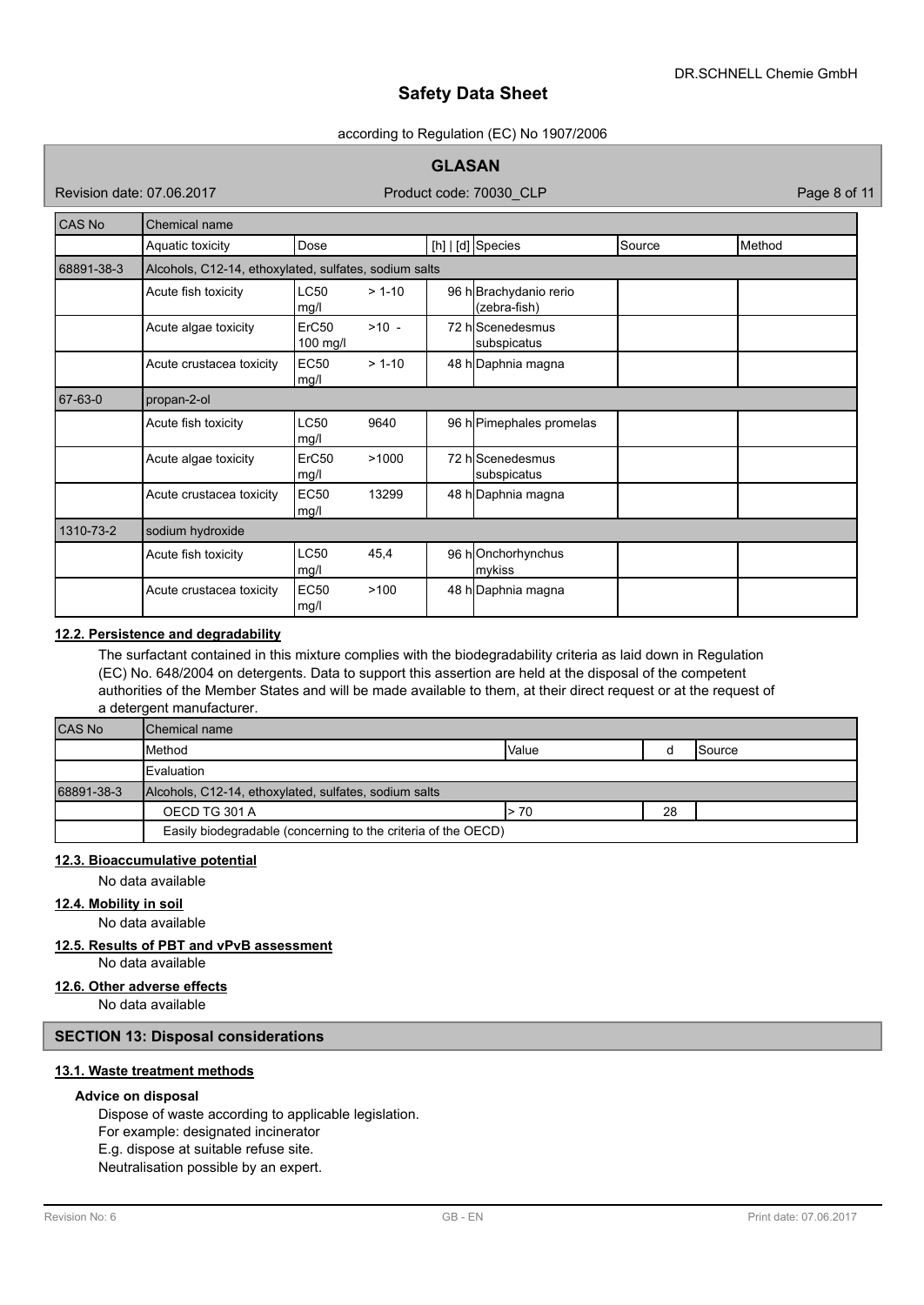according to Regulation (EC) No 1907/2006

# **GLASAN**

Revision date: 07.06.2017

Product code: 70030\_CLP Page 9 of 11

# **Waste disposal number of waste from residues/unused products**

200129 MUNICIPAL WASTES (HOUSEHOLD WASTE AND SIMILAR COMMERCIAL, INDUSTRIAL AND INSTITUTIONAL WASTES) INCLUDING SEPARATELY COLLECTED FRACTIONS; separately collected fractions (except 15 01); detergents containing hazardous substances; hazardous waste

### **Waste disposal number of contaminated packaging**

WASTE PACKAGING; ABSORBENTS, WIPING CLOTHS, FILTER MATERIALS AND PROTECTIVE CLOTHING NOT OTHERWISE SPECIFIED; packaging (including separately collected municipal packaging waste); plastic packaging 150102

### **Contaminated packaging**

Dispose of waste according to applicable legislation. Completely empty containers Non-contaminated packages must be recycled or disposed of. Handle contaminated packages in the same way as the substance itself.

# **SECTION 14: Transport information**

#### **Land transport (ADR/RID)**

| 14.1. UN number:                  | <b>UN 1719</b>                                                 |
|-----------------------------------|----------------------------------------------------------------|
| 14.2. UN proper shipping name:    | CAUSTIC ALKALI LIQUID, N.O.S. (sodium hydroxide)               |
| 14.3. Transport hazard class(es): | 8                                                              |
| 14.4. Packing group:              | III                                                            |
| Hazard label:                     | 8                                                              |
| Classification code:              | C <sub>5</sub>                                                 |
| <b>Special Provisions:</b>        | 274                                                            |
| Limited quantity:                 | 5 <sub>L</sub>                                                 |
| Excepted quantity:                | E1                                                             |
| Transport category:               | 3                                                              |
| Hazard No:                        | 80                                                             |
| Tunnel restriction code:          | F.                                                             |
| Inland waterways transport (ADN)  |                                                                |
| 14.1. UN number:                  | <b>UN 1719</b>                                                 |
| 14.2. UN proper shipping name:    | CAUSTIC ALKALI LIQUID, N.O.S. (sodium hydroxide)               |
| 14.3. Transport hazard class(es): | 8                                                              |
| 14.4. Packing group:              | III                                                            |
| Hazard label:                     | 8                                                              |
| Classification code:              | C <sub>5</sub>                                                 |
| <b>Special Provisions:</b>        | 274                                                            |
| Limited quantity:                 | 5 <sub>L</sub>                                                 |
| Excepted quantity:                | E1                                                             |
| <b>Marine transport (IMDG)</b>    |                                                                |
| 14.1. UN number:                  | <b>UN 1719</b>                                                 |
| 14.2. UN proper shipping name:    | CAUSTIC ALKALI LIQUID, N.O.S. (caustic soda, sodium hydroxide) |
| 14.3. Transport hazard class(es): | 8                                                              |
| 14.4. Packing group:              | III                                                            |
| Hazard label:                     | 8                                                              |
| <b>Special Provisions:</b>        | 223, 274                                                       |
| Limited quantity:                 | 5L                                                             |
| Excepted quantity:                | E1                                                             |
| EmS:                              | $F-A, S-B$                                                     |
| Air transport (ICAO-TI/IATA-DGR)  |                                                                |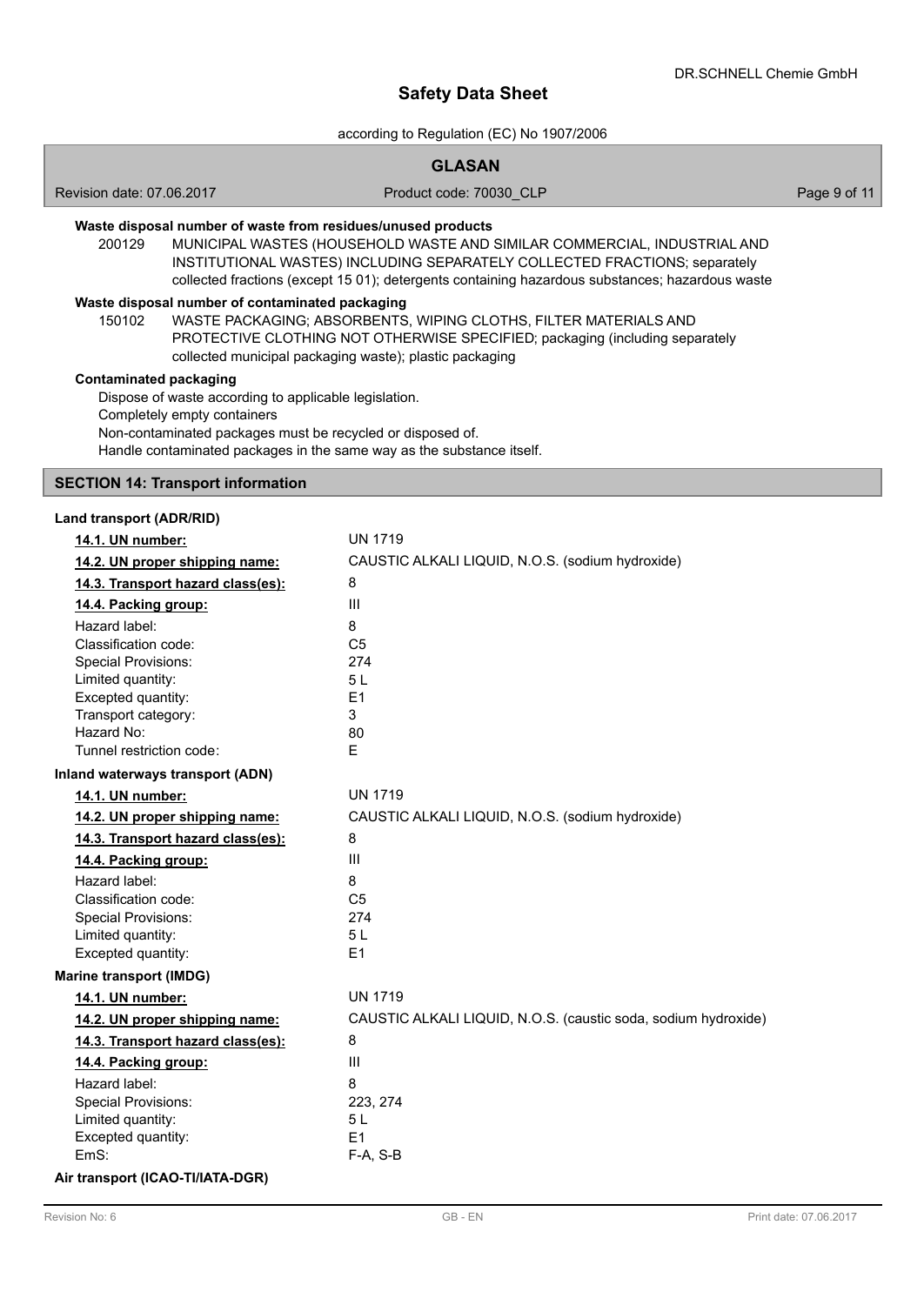# according to Regulation (EC) No 1907/2006

| <b>GLASAN</b>                                                                                                                                                                                                                                       |                                                                                                                      |               |  |  |  |
|-----------------------------------------------------------------------------------------------------------------------------------------------------------------------------------------------------------------------------------------------------|----------------------------------------------------------------------------------------------------------------------|---------------|--|--|--|
| Revision date: 07.06.2017                                                                                                                                                                                                                           | Product code: 70030 CLP                                                                                              | Page 10 of 11 |  |  |  |
| 14.1. UN number:                                                                                                                                                                                                                                    | <b>UN 1719</b>                                                                                                       |               |  |  |  |
| 14.2. UN proper shipping name:                                                                                                                                                                                                                      | CAUSTIC ALKALI LIQUID, N.O.S. (caustic soda, sodium hydroxide)                                                       |               |  |  |  |
| 14.3. Transport hazard class(es):                                                                                                                                                                                                                   | 8                                                                                                                    |               |  |  |  |
| 14.4. Packing group:                                                                                                                                                                                                                                | Ш                                                                                                                    |               |  |  |  |
| Hazard label:                                                                                                                                                                                                                                       | 8                                                                                                                    |               |  |  |  |
| <b>Special Provisions:</b>                                                                                                                                                                                                                          | A3 A803                                                                                                              |               |  |  |  |
| Limited quantity Passenger:<br>Passenger LQ:                                                                                                                                                                                                        | 1 <sub>L</sub><br>Y841                                                                                               |               |  |  |  |
| Excepted quantity:                                                                                                                                                                                                                                  | E <sub>1</sub>                                                                                                       |               |  |  |  |
| IATA-packing instructions - Passenger:                                                                                                                                                                                                              | 852                                                                                                                  |               |  |  |  |
| IATA-max. quantity - Passenger:                                                                                                                                                                                                                     | 5 L                                                                                                                  |               |  |  |  |
| IATA-packing instructions - Cargo:                                                                                                                                                                                                                  | 856                                                                                                                  |               |  |  |  |
| IATA-max. quantity - Cargo:                                                                                                                                                                                                                         | 60L                                                                                                                  |               |  |  |  |
| 14.5. Environmental hazards                                                                                                                                                                                                                         |                                                                                                                      |               |  |  |  |
| ENVIRONMENTALLY HAZARDOUS:                                                                                                                                                                                                                          | no                                                                                                                   |               |  |  |  |
| 14.6. Special precautions for user                                                                                                                                                                                                                  |                                                                                                                      |               |  |  |  |
| Persons responsible for the transport of dangerous goods must be trained.<br>Security provisions must be observed by all persons involved.<br>Precautions must be taken to avoid injury                                                             |                                                                                                                      |               |  |  |  |
| 14.7. Transport in bulk according to Annex II of Marpol and the IBC Code<br>Not applicable, as freight is carried as general cargo, not in bulk.<br>Minimum quantity regulations are not observed here.                                             |                                                                                                                      |               |  |  |  |
| Other applicable information<br>Hazard number and packing code are available on request.                                                                                                                                                            |                                                                                                                      |               |  |  |  |
| <b>SECTION 15: Regulatory information</b>                                                                                                                                                                                                           |                                                                                                                      |               |  |  |  |
|                                                                                                                                                                                                                                                     | 15.1. Safety, health and environmental regulations/legislation specific for the substance or mixture                 |               |  |  |  |
| EU regulatory information                                                                                                                                                                                                                           |                                                                                                                      |               |  |  |  |
| 2010/75/EU (VOC):                                                                                                                                                                                                                                   | 5%                                                                                                                   |               |  |  |  |
| 2004/42/EC (VOC):                                                                                                                                                                                                                                   | 5%                                                                                                                   |               |  |  |  |
| <b>Additional information</b>                                                                                                                                                                                                                       |                                                                                                                      |               |  |  |  |
| For classification and labelling, see section 2.<br>Observe trade association/occupational health regulations.<br>Observe Chemical Ordinance, ChemO<br>Observe Chemical Risk Reduction Ordinance, ORRChem<br>Observe Air Quality Control regulation |                                                                                                                      |               |  |  |  |
| <b>National regulatory information</b>                                                                                                                                                                                                              |                                                                                                                      |               |  |  |  |
| Employment restrictions:                                                                                                                                                                                                                            | Observe restrictions to employment for juvenils according to the 'juvenile<br>work protection guideline' (94/33/EC). |               |  |  |  |
| Water contaminating class (D):                                                                                                                                                                                                                      | 2 - water contaminating                                                                                              |               |  |  |  |
| <b>SECTION 16: Other information</b>                                                                                                                                                                                                                |                                                                                                                      |               |  |  |  |
| <b>Changes</b>                                                                                                                                                                                                                                      |                                                                                                                      |               |  |  |  |

Revised sections: 7, 16

# **Abbreviations and acronyms**

vPvB = very persistent very bioaccumulative PBT = persistent bioaccumulative toxic